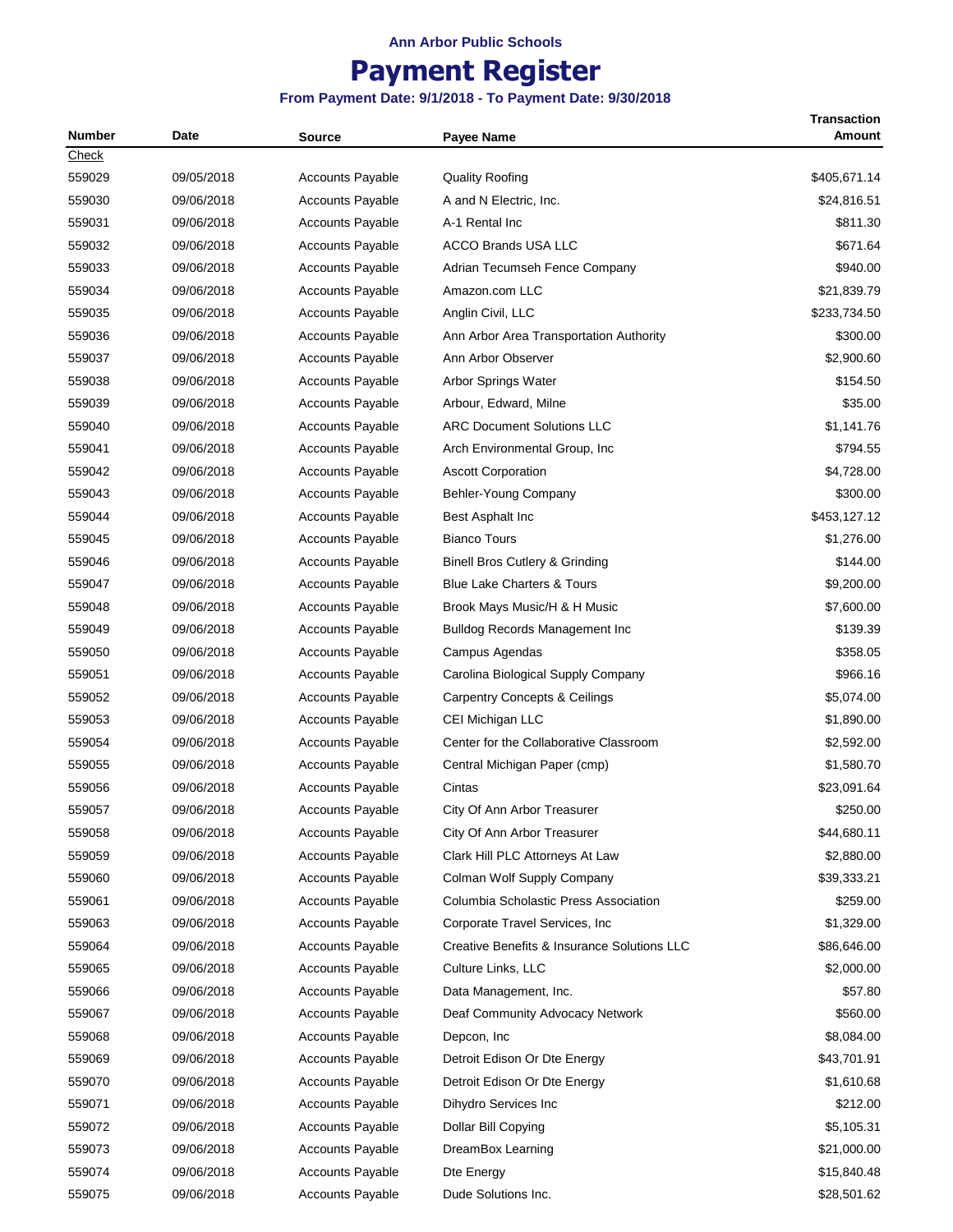# **Payment Register**

| 559076 | 09/06/2018 | <b>Accounts Payable</b> | Durham School Services LP                        | \$283,751.87 |
|--------|------------|-------------------------|--------------------------------------------------|--------------|
| 559077 | 09/06/2018 | <b>Accounts Payable</b> | Enterprise Rent-A-Car                            | \$181.52     |
| 559078 | 09/06/2018 | <b>Accounts Payable</b> | Enterprise Rent-A-Car                            | \$726.08     |
| 559079 | 09/06/2018 | <b>Accounts Payable</b> | EPS Literacy & Intervention                      | \$224.90     |
| 559080 | 09/06/2018 | <b>Accounts Payable</b> | Express Sign Design                              | \$150.00     |
| 559081 | 09/06/2018 | <b>Accounts Payable</b> | <b>Federal Express Corporation</b>               | \$65.24      |
| 559082 | 09/06/2018 | <b>Accounts Payable</b> | Ferguson Enterprises, Inc.                       | \$21,406.36  |
| 559083 | 09/06/2018 | <b>Accounts Payable</b> | Flinn Scientific Co.                             | \$178.10     |
| 559084 | 09/06/2018 | Accounts Payable        | Flipside Art Studio, LLC                         | \$25,216.88  |
| 559085 | 09/06/2018 | <b>Accounts Payable</b> | Follett School Solutions, Inc.                   | \$29.37      |
| 559086 | 09/06/2018 | <b>Accounts Payable</b> | <b>Foundation Building Materials</b>             | \$1,514.21   |
| 559087 | 09/06/2018 | <b>Accounts Payable</b> | <b>G-Powers Training</b>                         | \$3,150.07   |
| 559088 | 09/06/2018 | <b>Accounts Payable</b> | GCA Education Services, Inc.                     | \$469,137.61 |
| 559089 | 09/06/2018 | <b>Accounts Payable</b> | <b>General Painting Company LLC</b>              | \$6,800.00   |
| 559090 | 09/06/2018 | <b>Accounts Payable</b> | Global Equipment Company, Inc.                   | \$197.12     |
| 559091 | 09/06/2018 | <b>Accounts Payable</b> | Gopher Sport                                     | \$208.90     |
| 559092 | 09/06/2018 | <b>Accounts Payable</b> | Gordon Food Service                              | \$105.75     |
| 559093 | 09/06/2018 | Accounts Payable        | Goyette Mechanical Co                            | \$58,020.85  |
| 559094 | 09/06/2018 | <b>Accounts Payable</b> | Grainger                                         | \$2,368.72   |
| 559095 | 09/06/2018 | <b>Accounts Payable</b> | Great Lakes Environmental Service, Inc.          | \$21,992.00  |
| 559096 | 09/06/2018 | Accounts Payable        | Gvp-Sports Network Inc.                          | \$1,650.00   |
| 559097 | 09/06/2018 | <b>Accounts Payable</b> | <b>Heaney General Contracting</b>                | \$68,356.14  |
| 559098 | 09/06/2018 | <b>Accounts Payable</b> | Heinemann Greenwood Publishing                   | \$4,166.23   |
| 559099 | 09/06/2018 | <b>Accounts Payable</b> | Hewitt's Music, Inc.                             | \$27,070.00  |
| 559100 | 09/06/2018 | <b>Accounts Payable</b> | Huron Sign Company                               | \$369.00     |
| 559101 | 09/06/2018 | <b>Accounts Payable</b> | IDN-Hardware Sales Inc.                          | \$1,966.44   |
| 559102 | 09/06/2018 | <b>Accounts Payable</b> | Impact Printing Services, LLC                    | \$1,234.63   |
| 559103 | 09/06/2018 | <b>Accounts Payable</b> | Impressive Promotional Products, LLC             | \$15,761.10  |
| 559104 | 09/06/2018 | <b>Accounts Payable</b> | Inspired By Science, LLC                         | \$9,588.33   |
| 559105 | 09/06/2018 | <b>Accounts Payable</b> | J W Pepper & Sons, Inc                           | \$22.95      |
| 559106 | 09/06/2018 | <b>Accounts Payable</b> | J.C. Ehrlich Pest Control                        | \$4,678.00   |
| 559107 | 09/06/2018 | <b>Accounts Payable</b> | Jack Golden Associates Inc.                      | \$1,500.00   |
| 559108 | 09/06/2018 | <b>Accounts Payable</b> | Jacobs, Jennifer                                 | \$697.64     |
| 559109 | 09/06/2018 | <b>Accounts Payable</b> | James Lee Michaels Dba Avery Systems An          | \$5,775.00   |
| 559110 | 09/06/2018 | <b>Accounts Payable</b> | Johnstone Supply Detroit Group                   | \$3,016.02   |
| 559111 | 09/06/2018 | <b>Accounts Payable</b> | Jostens, Inc.                                    | \$2,911.50   |
| 559112 | 09/06/2018 | <b>Accounts Payable</b> | Kristen M Chapman Csc                            | \$1,890.00   |
| 559113 | 09/06/2018 | <b>Accounts Payable</b> | Lakeshore Learning Materials                     | \$48,050.69  |
| 559114 | 09/06/2018 | <b>Accounts Payable</b> | Let's Go Transportation Services                 | \$865.00     |
| 559115 | 09/06/2018 | <b>Accounts Payable</b> | LeVasseur, Christopher                           | \$225.00     |
| 559116 | 09/06/2018 | <b>Accounts Payable</b> | Level Design                                     | \$8,250.00   |
| 559117 | 09/06/2018 | <b>Accounts Payable</b> | Lorin Cartwright Er                              | \$239.90     |
| 559118 | 09/06/2018 | <b>Accounts Payable</b> | Lowis, Kirk                                      | \$225.00     |
| 559119 | 09/06/2018 | <b>Accounts Payable</b> | <b>Madison Electric</b>                          | \$1,354.22   |
| 559120 | 09/06/2018 | <b>Accounts Payable</b> | Medco Supply Co (lockbox) Or Masune & Surgical S | \$369.17     |
| 559121 | 09/06/2018 | <b>Accounts Payable</b> | Medco Supply Co (lockbox) Or Masune & Surgical S | \$135.23     |
| 559122 | 09/06/2018 | <b>Accounts Payable</b> | Mi High School Athletic Assn                     | \$50.00      |
| 559123 | 09/06/2018 | <b>Accounts Payable</b> | Mi High School Field Hockey Association (mhsfha) | \$200.00     |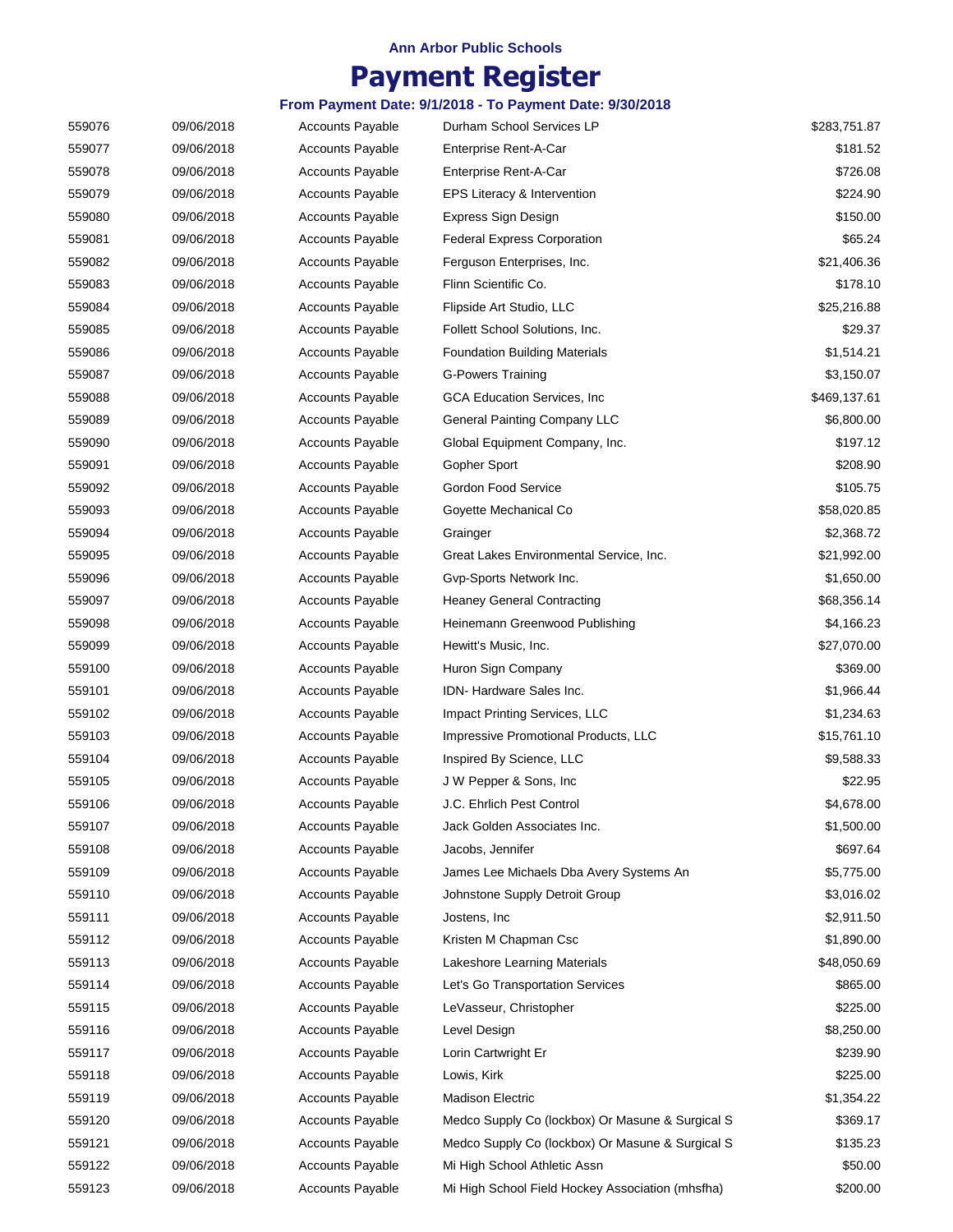## **Payment Register**

| 559124 | 09/06/2018 | <b>Accounts Payable</b> | Michigan Assoc. of Superintendents & Admnistrators | \$2,435.00   |
|--------|------------|-------------------------|----------------------------------------------------|--------------|
| 559125 | 09/06/2018 | <b>Accounts Payable</b> | Michigan Bark Products, Inc.                       | \$6,320.00   |
| 559126 | 09/06/2018 | Accounts Payable        | Michigan Elem. Middle School Principals Assoc.     | \$555.00     |
| 559127 | 09/06/2018 | <b>Accounts Payable</b> | Michigan Event Parking, LLC                        | \$53,163.93  |
| 559128 | 09/06/2018 | <b>Accounts Payable</b> | Michigan Hardscape Llc Cs                          | \$794.99     |
| 559129 | 09/06/2018 | <b>Accounts Payable</b> | Michigan Power Rodding, Inc.                       | \$1,680.00   |
| 559130 | 09/06/2018 | <b>Accounts Payable</b> | Michigan Water Polo Assoc                          | \$500.00     |
| 559131 | 09/06/2018 | <b>Accounts Payable</b> | Microdata Systems Ltd                              | \$500.00     |
| 559132 | 09/06/2018 | <b>Accounts Payable</b> | Mike's Home Repair, Restoration and Renovation     | \$2,300.00   |
| 559133 | 09/06/2018 | <b>Accounts Payable</b> | <b>MPS</b>                                         | \$10,688.93  |
| 559134 | 09/06/2018 | <b>Accounts Payable</b> | <b>MTIPS</b>                                       | \$200.00     |
|        |            |                         |                                                    |              |
| 559135 | 09/06/2018 | <b>Accounts Payable</b> | Music In Motion                                    | \$140.56     |
| 559136 | 09/06/2018 | <b>Accounts Payable</b> | Nasco                                              | \$463.84     |
| 559137 | 09/06/2018 | <b>Accounts Payable</b> | <b>National Business Furniture</b>                 | \$2,124.00   |
| 559138 | 09/06/2018 | <b>Accounts Payable</b> | <b>New Readers Press</b>                           | \$276.09     |
| 559139 | 09/06/2018 | <b>Accounts Payable</b> | NUCO <sub>2</sub> Inc                              | \$1,073.18   |
| 559140 | 09/06/2018 | <b>Accounts Payable</b> | Office Depot                                       | \$28,749.25  |
| 559141 | 09/06/2018 | <b>Accounts Payable</b> | <b>OHM Advisors</b>                                | \$40,529.75  |
| 559142 | 09/06/2018 | <b>Accounts Payable</b> | <b>Opening Paths LLC</b>                           | \$4,600.00   |
| 559143 | 09/06/2018 | <b>Accounts Payable</b> | Partners In Learning Programs, Inc.                | \$1,023.75   |
| 559144 | 09/06/2018 | <b>Accounts Payable</b> | Pearson VUE                                        | \$400.00     |
| 559145 | 09/06/2018 | <b>Accounts Payable</b> | <b>Pediatric Therapy Associates</b>                | \$13,509.00  |
| 559146 | 09/06/2018 | <b>Accounts Payable</b> | Pioneer Valley Educational Press                   | \$4,092.00   |
| 559147 | 09/06/2018 | <b>Accounts Payable</b> | Pitney Bowes, Inc.                                 | \$131.60     |
| 559148 | 09/06/2018 | <b>Accounts Payable</b> | Precision Data Products, Inc.                      | \$209.70     |
| 559149 | 09/06/2018 | <b>Accounts Payable</b> | Premier Agendas, Inc.                              | \$7,785.00   |
| 559150 | 09/06/2018 | <b>Accounts Payable</b> | ProCare Therapy, Inc.                              | \$3,762.00   |
| 559151 | 09/06/2018 | <b>Accounts Payable</b> | Pullman SST Inc                                    | \$52,400.00  |
| 559152 | 09/06/2018 | <b>Accounts Payable</b> | Purvis & Foster                                    | \$18,028.03  |
| 559153 | 09/06/2018 | <b>Accounts Payable</b> | <b>Quality Roofing</b>                             | \$289,324.41 |
| 559154 | 09/06/2018 | <b>Accounts Payable</b> | Quill Corporation                                  | \$5,354.56   |
| 559155 | 09/06/2018 | <b>Accounts Payable</b> | Rachel Costantino                                  | \$2,767.79   |
| 559156 | 09/06/2018 | <b>Accounts Payable</b> | <b>Resolute Educational Solutions</b>              | \$10,320.00  |
| 559157 | 09/06/2018 | <b>Accounts Payable</b> | Revel and Roll                                     | \$1,002.00   |
| 559158 | 09/06/2018 | <b>Accounts Payable</b> | Rochester 100                                      | \$681.25     |
| 559159 | 09/06/2018 | <b>Accounts Payable</b> | <b>Rogue Fitness</b>                               | \$2,711.95   |
| 559160 | 09/06/2018 | <b>Accounts Payable</b> | <b>Rovin Ceramics</b>                              | \$410.75     |
|        |            |                         | <b>Rydin Decal</b>                                 | \$234.75     |
| 559161 | 09/06/2018 | <b>Accounts Payable</b> |                                                    |              |
| 559162 | 09/06/2018 | <b>Accounts Payable</b> | S & S Worldwide, Inc.                              | \$46.86      |
| 559163 | 09/06/2018 | <b>Accounts Payable</b> | Safety Kleen                                       | \$378.34     |
| 559164 | 09/06/2018 | <b>Accounts Payable</b> | Salem Twnshp Treasurer                             | \$555.00     |
| 559165 | 09/06/2018 | <b>Accounts Payable</b> | Sani-Vac Service, Inc.                             | \$4,250.00   |
| 559166 | 09/06/2018 | <b>Accounts Payable</b> | School Datebooks                                   | \$7,042.49   |
| 559167 | 09/06/2018 | <b>Accounts Payable</b> | School Health Corporation                          | \$131.88     |
| 559168 | 09/06/2018 | <b>Accounts Payable</b> | <b>School Outfitters</b>                           | \$855.54     |
| 559169 | 09/06/2018 | <b>Accounts Payable</b> | School Specialty Inc*                              | \$13,228.44  |
| 559170 | 09/06/2018 | <b>Accounts Payable</b> | ScreenLine, LLC                                    | \$1,380.00   |
| 559171 | 09/06/2018 | <b>Accounts Payable</b> | Service Pro Plumbing & Environmental Contracting I | \$475.00     |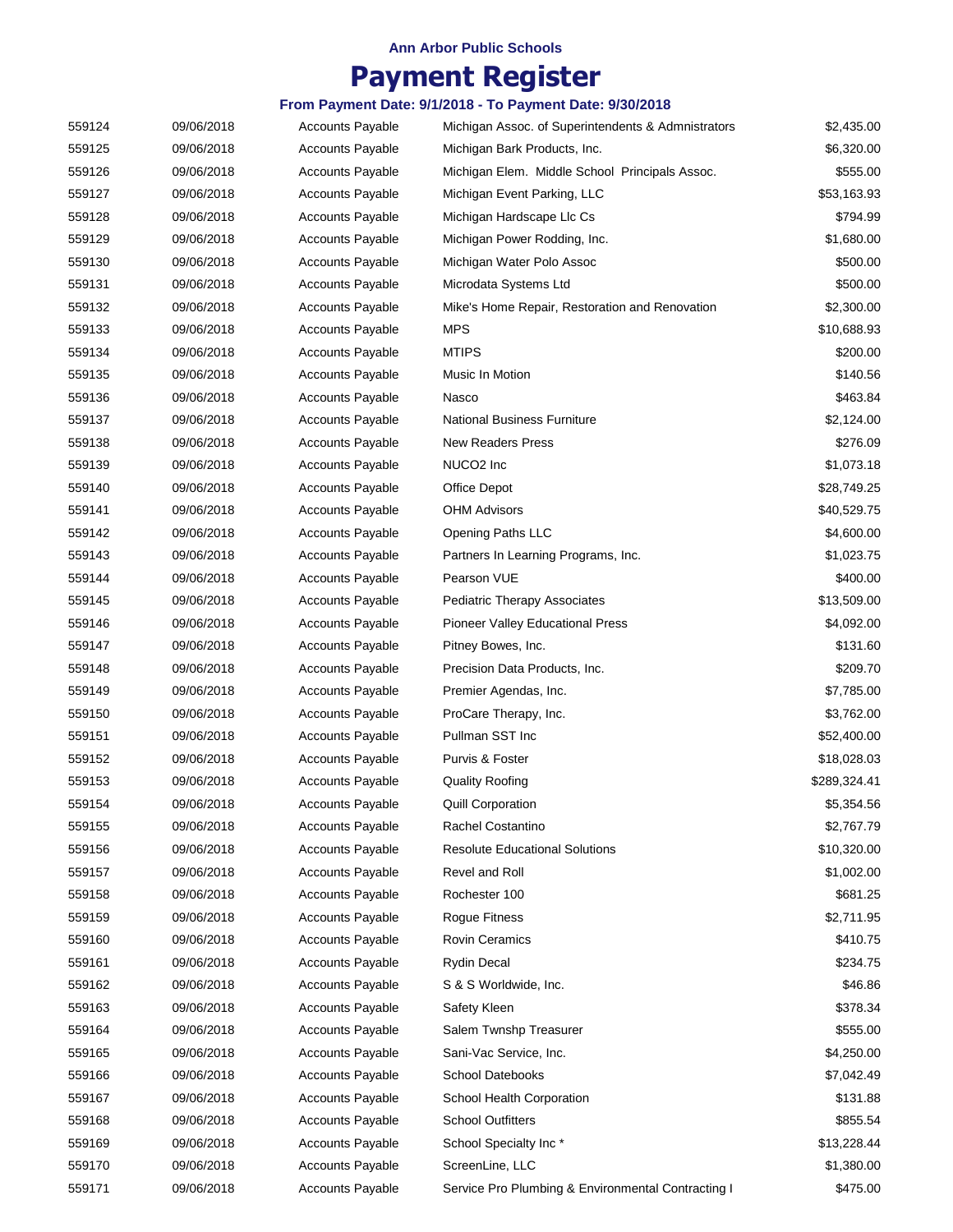# **Payment Register**

| 559172 | 09/06/2018 | <b>Accounts Payable</b> | Shamrock Floor Inc                                | \$17,684.43 |
|--------|------------|-------------------------|---------------------------------------------------|-------------|
| 559173 | 09/06/2018 | Accounts Payable        | Siemens Industry, Inc.                            | \$3,215.00  |
| 559174 | 09/06/2018 | Accounts Payable        | <b>SME</b>                                        | \$1,529.01  |
| 559175 | 09/06/2018 | <b>Accounts Payable</b> | Stafford Building Products, Inc.                  | \$8,909.00  |
| 559176 | 09/06/2018 | <b>Accounts Payable</b> | Staples Advantage                                 | \$369.55    |
| 559177 | 09/06/2018 | Accounts Payable        | Staples Advantage                                 | \$32.85     |
| 559178 | 09/06/2018 | <b>Accounts Payable</b> | <b>Star Flooring Corporation</b>                  | \$5,946.00  |
| 559179 | 09/06/2018 | <b>Accounts Payable</b> | State Of Michigan Labor And Economic G            | \$1,080.00  |
| 559180 | 09/06/2018 | <b>Accounts Payable</b> | Stevens Disposal & Recycling Services Inc         | \$540.00    |
| 559181 | 09/06/2018 | <b>Accounts Payable</b> | Stone & Dirt                                      | \$20,650.00 |
| 559182 | 09/06/2018 | <b>Accounts Payable</b> | Sunbelt Rental, Inc.                              | \$2,467.68  |
| 559183 | 09/06/2018 | <b>Accounts Payable</b> | <b>Superior Text</b>                              | \$534.64    |
| 559184 | 09/06/2018 | <b>Accounts Payable</b> | <b>Talx Corporation</b>                           | \$72.00     |
| 559185 | 09/06/2018 | <b>Accounts Payable</b> | The F.P. Horak Company                            | \$628.56    |
| 559186 | 09/06/2018 | Accounts Payable        | The Sherwin-Williams Company                      | \$1,132.12  |
| 559187 | 09/06/2018 | <b>Accounts Payable</b> | <b>Therapists Unlimited</b>                       | \$6,056.50  |
| 559188 | 09/06/2018 | <b>Accounts Payable</b> | Thor PalmerHouse Hotel, LLC                       | \$15,376.56 |
| 559189 | 09/06/2018 | Accounts Payable        | Time For Kids                                     | \$1,710.00  |
| 559191 | 09/06/2018 | <b>Accounts Payable</b> | Tredroc Tire Services, LLC                        | \$782.04    |
| 559192 | 09/06/2018 | <b>Accounts Payable</b> | Video And Internet Stuff, Llc                     | \$7,426.00  |
| 559193 | 09/06/2018 | Accounts Payable        | Vort Corporation                                  | \$264.00    |
| 559194 | 09/06/2018 | Accounts Payable        | W.J. O'Neil Company                               | \$58,471.18 |
| 559195 | 09/06/2018 | <b>Accounts Payable</b> | <b>Washtenaw Dairy</b>                            | \$195.00    |
| 559196 | 09/06/2018 | <b>Accounts Payable</b> | Washtenaw Glass Co.                               | \$1,070.19  |
| 559197 | 09/06/2018 | <b>Accounts Payable</b> | Waste Management                                  | \$415.03    |
| 559198 | 09/06/2018 | <b>Accounts Payable</b> | Zion Evangelical Lutheran Church of Ann Arbor     | \$4,130.00  |
| 559199 | 09/06/2018 | <b>Accounts Payable</b> | Zurich Deductible Recovery Group                  | \$1,335.00  |
| 559200 | 09/06/2018 | <b>Accounts Payable</b> | Paradigm Equities Inc                             | \$19,742.81 |
| 559201 | 09/06/2018 | <b>Accounts Payable</b> | Carlson, Garret                                   | \$97.00     |
| 559202 | 09/06/2018 | <b>Accounts Payable</b> | Guo, Carol                                        | \$254.00    |
| 559203 | 09/10/2018 | Accounts Payable        | <b>Baruzzini Aquatics</b>                         | \$33,280.00 |
| 559204 | 09/10/2018 | <b>Accounts Payable</b> | Dollar Bill Copying                               | \$6,133.57  |
| 559205 | 09/11/2018 | <b>Accounts Payable</b> | City Of Ann Arbor Treasurer                       | \$26,270.92 |
| 559206 | 09/12/2018 | <b>Accounts Payable</b> | Logan PTSO                                        | \$301.00    |
| 559209 | 09/13/2018 | Accounts Payable        | Asset Acceptance LLC                              | \$256.16    |
| 559210 | 09/13/2018 | <b>Accounts Payable</b> | Berndt & Associates, P.C.                         | \$114.76    |
| 559211 | 09/13/2018 | <b>Accounts Payable</b> | Gatestone & Co. International Inc.                | \$211.48    |
| 559212 | 09/13/2018 | Accounts Payable        | Michigan Education Association (MEA)              | \$148.85    |
| 559213 | 09/13/2018 | <b>Accounts Payable</b> | Pioneer Credit Recovery                           | \$313.76    |
| 559214 | 09/13/2018 | <b>Accounts Payable</b> | Sports & Recreation, LLC                          | \$13,998.36 |
| 559215 | 09/13/2018 | <b>Accounts Payable</b> | State Of MI Dept Of Treasury                      | \$88.11     |
| 559216 | 09/13/2018 | <b>Accounts Payable</b> | <b>Towela Okwudire</b>                            | \$2,564.79  |
| 559217 | 09/13/2018 | <b>Accounts Payable</b> | U.S. Department of Education or Daniel L. Cobello | \$107.72    |
| 559218 | 09/13/2018 | Accounts Payable        | University Of Michigan Credit Union               | \$50.00     |
| 559219 | 09/13/2018 | <b>Accounts Payable</b> | US Department Of Education                        | \$313.76    |
| 559220 | 09/13/2018 | <b>Accounts Payable</b> | US Department Of Education                        | \$356.99    |
| 559221 | 09/13/2018 | <b>Accounts Payable</b> | US Dept Of Education                              | \$96.54     |
| 559222 | 09/13/2018 | <b>Accounts Payable</b> | Weber & Olcese, PLC                               | \$491.07    |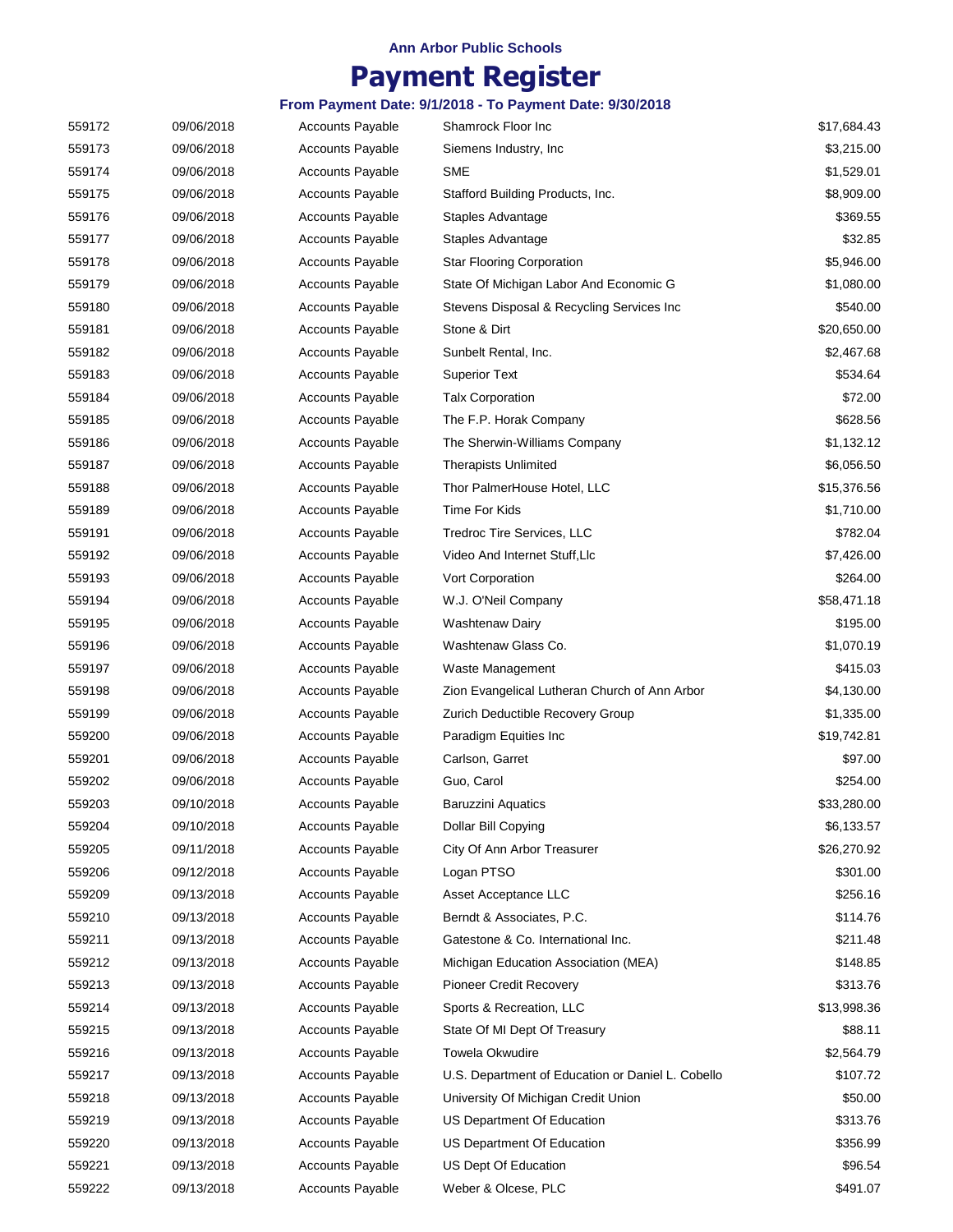# **Payment Register**

| 559223 | 09/13/2018 | <b>Accounts Payable</b> | Chapter 13 Trustee                              | \$732.55     |
|--------|------------|-------------------------|-------------------------------------------------|--------------|
| 559224 | 09/13/2018 | <b>Accounts Payable</b> | Michigan Guaranty Agency                        | \$206.93     |
| 559225 | 09/13/2018 | <b>Accounts Payable</b> | Michigan State Disbursement Unit                | \$3,734.48   |
| 559226 | 09/13/2018 | <b>Accounts Payable</b> | Office Of The Chapter 13 Trustee                | \$267.33     |
| 559227 | 09/13/2018 | <b>Accounts Payable</b> | US Department Of Education                      | \$126.44     |
| 559228 | 09/13/2018 | <b>Accounts Payable</b> | US Dept Of Education                            | \$208.93     |
| 559229 | 09/13/2018 | <b>Accounts Payable</b> | Washington State Support Registry               | \$27.44      |
| 559231 | 09/21/2018 | <b>Accounts Payable</b> | A/C Building System, Inc.                       | \$22,298.40  |
| 559232 | 09/21/2018 | <b>Accounts Payable</b> | Access, Inc.                                    | \$8,550.00   |
| 559233 | 09/21/2018 | <b>Accounts Payable</b> | <b>ACCO Brands USA LLC</b>                      | \$1,533.70   |
| 559234 | 09/21/2018 | <b>Accounts Payable</b> | Adrian Tecumseh Fence Company                   | \$20,970.37  |
| 559235 | 09/21/2018 | <b>Accounts Payable</b> | AFLAC                                           | \$10,972.26  |
| 559236 | 09/21/2018 | <b>Accounts Payable</b> | Agile Mind Educational Holdings, Inc.           | \$23,140.00  |
| 559237 | 09/21/2018 | <b>Accounts Payable</b> | Allegra Print Mail Marketing                    | \$2,323.00   |
| 559238 | 09/21/2018 | <b>Accounts Payable</b> | <b>AM Services</b>                              | \$89,646.57  |
| 559239 | 09/21/2018 | <b>Accounts Payable</b> | Ann Arbor Observer                              | \$1,915.60   |
| 559240 | 09/21/2018 | <b>Accounts Payable</b> | Ann Arbor Welding Supply                        | \$170.20     |
| 559241 | 09/21/2018 | Accounts Payable        | Applied Imaging                                 | \$160.93     |
| 559242 | 09/21/2018 | <b>Accounts Payable</b> | Arbor Springs Water                             | \$178.25     |
| 559243 | 09/21/2018 | <b>Accounts Payable</b> | <b>ARC Document Solutions LLC</b>               | \$6,457.94   |
| 559244 | 09/21/2018 | <b>Accounts Payable</b> | Arch Environmental Group, Inc                   | \$2,318.17   |
| 559245 | 09/21/2018 | <b>Accounts Payable</b> | Ascd - Assoc For Supervision                    | \$144.00     |
| 559246 | 09/21/2018 | <b>Accounts Payable</b> | <b>Ascott Corporation</b>                       | \$2,090.00   |
| 559247 | 09/21/2018 | <b>Accounts Payable</b> | Barnes & Noble                                  | \$343.20     |
| 559248 | 09/21/2018 | <b>Accounts Payable</b> | Beckett & Raeder Inc                            | \$20,250.00  |
| 559249 | 09/21/2018 | <b>Accounts Payable</b> | Behler-Young Company                            | \$300.00     |
| 559250 | 09/21/2018 | <b>Accounts Payable</b> | Bell, W. Hubert                                 | \$5,462.65   |
| 559251 | 09/21/2018 | <b>Accounts Payable</b> | Bergeron Health Care                            | \$4,563.05   |
| 559252 | 09/21/2018 | <b>Accounts Payable</b> | Best Asphalt Inc                                | \$121,673.00 |
| 559253 | 09/21/2018 | <b>Accounts Payable</b> | <b>Blick Art Materials LLC</b>                  | \$5,963.15   |
| 559254 | 09/21/2018 | <b>Accounts Payable</b> | <b>Bulk Office Supply</b>                       | \$619.92     |
| 559255 | 09/21/2018 | <b>Accounts Payable</b> | C-Gate Entry Systems Ltd                        | \$647.70     |
| 559256 | 09/21/2018 | <b>Accounts Payable</b> | Camfil Michigan                                 | \$3,265.58   |
| 559257 | 09/21/2018 | <b>Accounts Payable</b> | Carolina Biological Supply Company              | \$12,090.05  |
| 559258 |            |                         |                                                 | \$548.96     |
|        | 09/21/2018 | <b>Accounts Payable</b> | CCP Products, Inc. DBA Champion Custom Products |              |
| 559259 | 09/21/2018 | <b>Accounts Payable</b> | CEI Michigan LLC                                | \$379,752.30 |
| 559260 | 09/21/2018 | <b>Accounts Payable</b> | Central Michigan Paper (cmp)                    | \$5,816.00   |
| 559261 | 09/21/2018 | <b>Accounts Payable</b> | <b>Christine Marie Stead</b>                    | \$130.00     |
| 559262 | 09/21/2018 | <b>Accounts Payable</b> | Cintas                                          | \$3,481.55   |
| 559263 | 09/21/2018 | <b>Accounts Payable</b> | City Of Ann Arbor Treasurer                     | \$8,385.74   |
| 559264 | 09/21/2018 | <b>Accounts Payable</b> | <b>Cliff Keen Corporation</b>                   | \$572.75     |
| 559265 | 09/21/2018 | <b>Accounts Payable</b> | <b>Collette Williams</b>                        | \$600.00     |
| 559266 | 09/21/2018 | <b>Accounts Payable</b> | Colman Wolf Supply Company                      | \$10,530.65  |
| 559267 | 09/21/2018 | <b>Accounts Payable</b> | Complete Production System Inc                  | \$9,448.15   |
| 559268 | 09/21/2018 | <b>Accounts Payable</b> | Construction Solutions, Inc.                    | \$73,809.00  |
| 559269 | 09/21/2018 | <b>Accounts Payable</b> | Crutcher, Damien, Kyle                          | \$1,750.00   |
| 559270 | 09/21/2018 | <b>Accounts Payable</b> | Davis Vision                                    | \$3,985.65   |
| 559271 | 09/21/2018 | <b>Accounts Payable</b> | Deaf Community Advocacy Network                 | \$910.00     |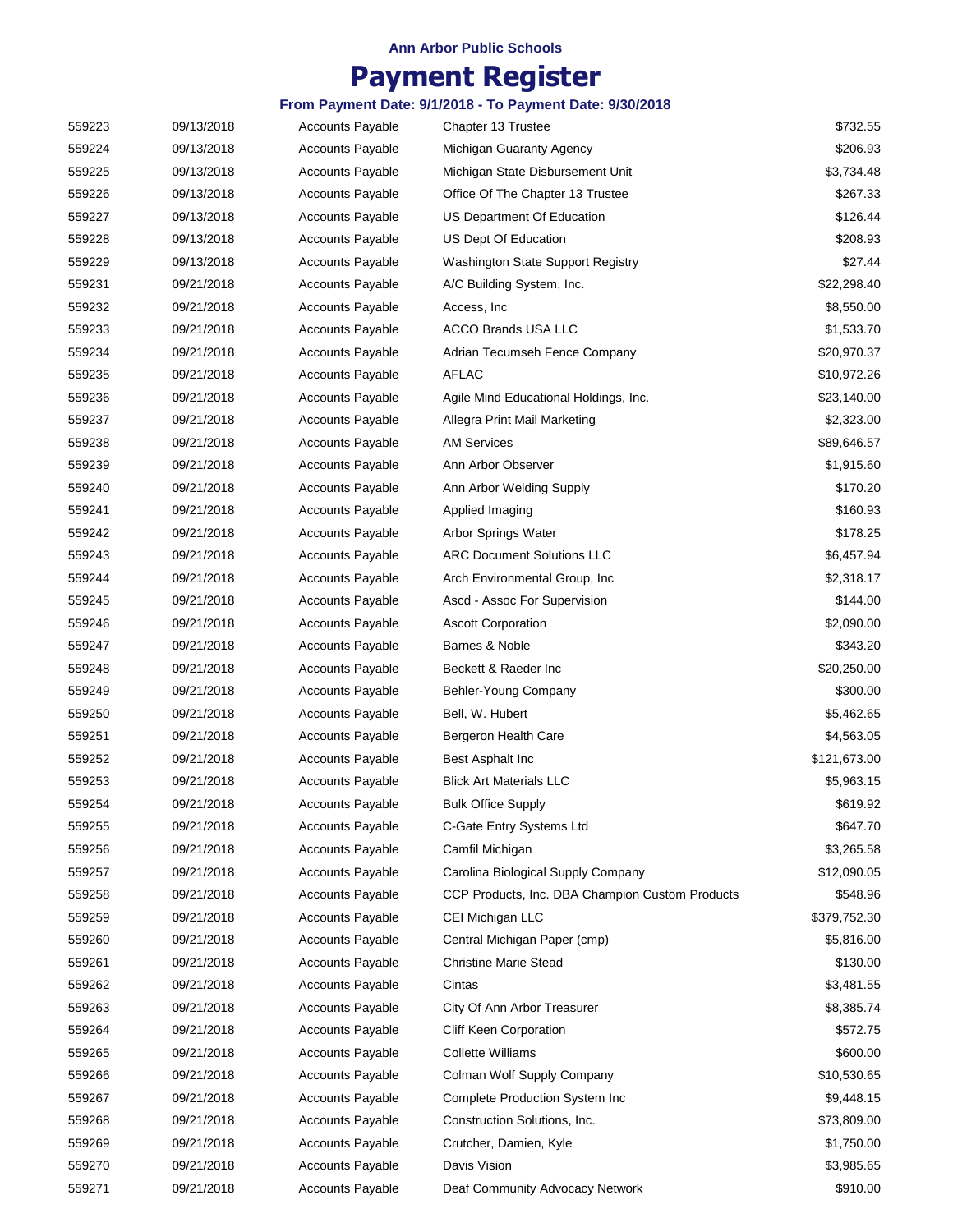## **Payment Register**

| 559272 | 09/21/2018 | <b>Accounts Payable</b> | Decode Detroit, LLC                      | \$1,250.00   |
|--------|------------|-------------------------|------------------------------------------|--------------|
| 559273 | 09/21/2018 | <b>Accounts Payable</b> | Demco, Inc.                              | \$825.07     |
| 559274 | 09/21/2018 | <b>Accounts Payable</b> | Detroit Edison Or Dte Energy             | \$29,244.42  |
| 559275 | 09/21/2018 | <b>Accounts Payable</b> | Detroit Edison Or Dte Energy             | \$1,868.83   |
| 559276 | 09/21/2018 | <b>Accounts Payable</b> | Devall Design Ltd. Csinc                 | \$260.00     |
| 559277 | 09/21/2018 | <b>Accounts Payable</b> | Dexter Community Schools Atheltic Office | \$228.00     |
| 559278 | 09/21/2018 | <b>Accounts Payable</b> | Discount School Supply                   | \$74.62      |
| 559279 | 09/21/2018 | <b>Accounts Payable</b> | Dollar Bill Copying                      | \$54,493.79  |
| 559280 | 09/21/2018 | <b>Accounts Payable</b> | Dte Energy                               | \$31,671.53  |
| 559281 | 09/21/2018 | <b>Accounts Payable</b> | Durham School Services LP                | \$71,690.28  |
| 559282 | 09/21/2018 | <b>Accounts Payable</b> | <b>Eastern University</b>                | \$400.00     |
| 559283 | 09/21/2018 | <b>Accounts Payable</b> | Edvotek Inc. The Biotechnology Ed        | \$1,857.00   |
| 559284 | 09/21/2018 | <b>Accounts Payable</b> | <b>EMU Convocation Center</b>            | \$6,000.00   |
| 559285 | 09/21/2018 | <b>Accounts Payable</b> | <b>EMU Convocation Center</b>            | \$3,000.00   |
| 559286 | 09/21/2018 | <b>Accounts Payable</b> | Enterprise Rent-A-Car                    | \$4,574.67   |
| 559287 | 09/21/2018 | <b>Accounts Payable</b> | Farmington Public Schools                | \$145.00     |
| 559288 | 09/21/2018 | <b>Accounts Payable</b> | Ferguson Enterprises, Inc.               | \$488.89     |
| 559289 | 09/21/2018 | Accounts Payable        | Flaghouse Inc.                           | \$95.00      |
| 559290 | 09/21/2018 | <b>Accounts Payable</b> | Flinn Scientific Co.                     | \$69.05      |
| 559291 | 09/21/2018 | <b>Accounts Payable</b> | Follett School Solutions, Inc.           | \$4,728.58   |
| 559292 | 09/21/2018 | <b>Accounts Payable</b> | <b>Franklin Covey</b>                    | \$211.90     |
| 559293 | 09/21/2018 | <b>Accounts Payable</b> | Fun and Function                         | \$78.94      |
| 559294 | 09/21/2018 | <b>Accounts Payable</b> | GameTime c/o Sinclair Recreation         | \$213,050.77 |
| 559295 | 09/21/2018 | <b>Accounts Payable</b> | Gaynor, Jeffrey, T                       | \$130.00     |
| 559296 | 09/21/2018 | Accounts Payable        | General Painting Company LLC             | \$750.00     |
| 559297 | 09/21/2018 | <b>Accounts Payable</b> | Getaway Tours Inc                        | \$2,400.00   |
| 559298 | 09/21/2018 | <b>Accounts Payable</b> | Gordon Food Service                      | \$573.60     |
| 559299 | 09/21/2018 | <b>Accounts Payable</b> | Goyette Mechanical Co                    | \$9,911.20   |
| 559300 | 09/21/2018 | <b>Accounts Payable</b> | Grainger                                 | \$7,031.50   |
| 559301 | 09/21/2018 | <b>Accounts Payable</b> | Great Lakes Environmental Service, Inc.  | \$23,225.00  |
| 559302 | 09/21/2018 | <b>Accounts Payable</b> | Heikk's Decorated Apparel                | \$578.00     |
| 559303 | 09/21/2018 | <b>Accounts Payable</b> | Heinemann Greenwood Publishing           | \$7,337.25   |
| 559304 | 09/21/2018 | <b>Accounts Payable</b> | HOSA - Future Health Professionals       | \$360.00     |
| 559305 | 09/21/2018 | <b>Accounts Payable</b> | Hulings and Associate, LLC               | \$860.09     |
| 559306 | 09/21/2018 | <b>Accounts Payable</b> | IDN-Hardware Sales Inc.                  | \$5,250.00   |
| 559307 | 09/21/2018 | <b>Accounts Payable</b> | Image Master                             | \$2,250.00   |
| 559308 | 09/21/2018 | <b>Accounts Payable</b> | IntelliBoard, Inc.                       | \$1,788.00   |
| 559309 | 09/21/2018 | <b>Accounts Payable</b> | James Lee Michaels Dba Avery Systems An  | \$5,318.00   |
| 559310 | 09/21/2018 | <b>Accounts Payable</b> | Johnson Controls Inc                     | \$9,148.48   |
| 559311 | 09/21/2018 | <b>Accounts Payable</b> | Johnstone Supply Detroit Group           | \$990.73     |
| 559312 | 09/21/2018 | <b>Accounts Payable</b> | Jud LLC                                  | \$8,244.00   |
| 559313 | 09/21/2018 | <b>Accounts Payable</b> | Jump Start DJ's Inc.                     | \$645.00     |
| 559314 | 09/21/2018 | <b>Accounts Payable</b> | Kelly-Shaieb, Jessica, Leigh             | \$130.00     |
| 559315 | 09/21/2018 | <b>Accounts Payable</b> | Knowledge Matters Inc                    | \$1,295.00   |
| 559316 | 09/21/2018 | <b>Accounts Payable</b> | Kone Incorporated                        | \$5,450.06   |
| 559317 | 09/21/2018 | <b>Accounts Payable</b> | Lakeshore Learning Materials             | \$14,203.66  |
| 559318 | 09/21/2018 | <b>Accounts Payable</b> | Language Circle Enterprise               | \$684.20     |
| 559319 | 09/21/2018 | <b>Accounts Payable</b> | Learning Without Tears                   | \$3,260.84   |
|        |            |                         |                                          |              |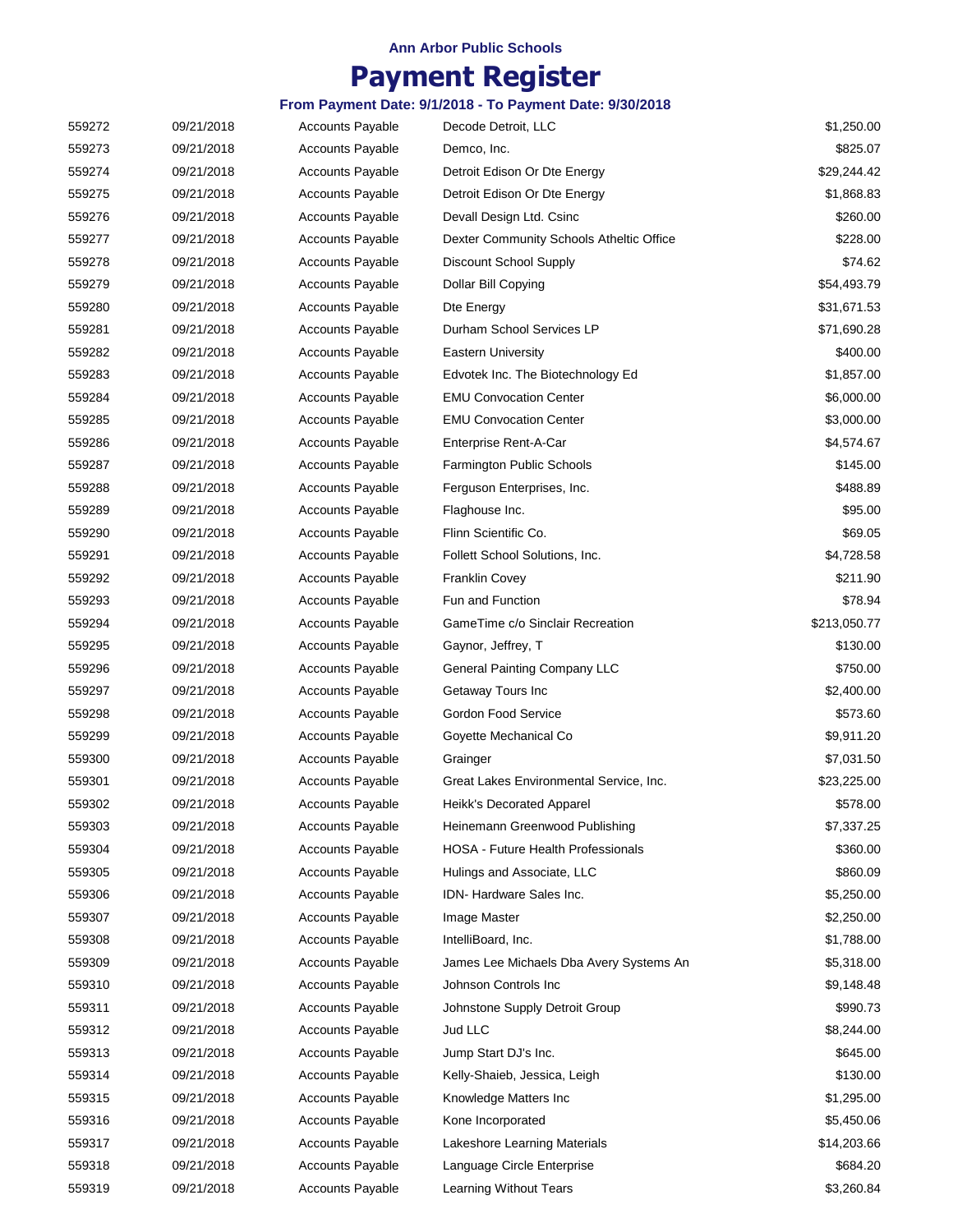# **Payment Register**

| 559320 | 09/21/2018 | <b>Accounts Payable</b> | Lexia Learning Systems LLC                       | \$23,000.01  |
|--------|------------|-------------------------|--------------------------------------------------|--------------|
| 559321 | 09/21/2018 | <b>Accounts Payable</b> | Literacy Language & Learning Institute           | \$1,150.00   |
| 559322 | 09/21/2018 | <b>Accounts Payable</b> | <b>MacAllister Rentals</b>                       | \$717.09     |
| 559323 | 09/21/2018 | <b>Accounts Payable</b> | Madison Electric                                 | \$1,031.93   |
| 559324 | 09/21/2018 | <b>Accounts Payable</b> | Massp                                            | \$3,400.00   |
| 559325 | 09/21/2018 | <b>Accounts Payable</b> | Mcgraw-Hill School Education                     | \$1,285.20   |
| 559326 | 09/21/2018 | <b>Accounts Payable</b> | Medco Supply Co (lockbox) Or Masune & Surgical S | \$4.00       |
| 559327 | 09/21/2018 | <b>Accounts Payable</b> | Meridian Winds LLC                               | \$350.00     |
| 559328 | 09/21/2018 | <b>Accounts Payable</b> | Messa (370)                                      | \$513,509.93 |
| 559329 | 09/21/2018 | <b>Accounts Payable</b> | <b>Metro Waste Service</b>                       | \$7,250.00   |
| 559330 | 09/21/2018 | <b>Accounts Payable</b> | Mfasco                                           | \$1,684.10   |
| 559331 | 09/21/2018 | <b>Accounts Payable</b> | Mi Assoc Of Admins Of Spec Ed Maase              | \$540.00     |
| 559332 | 09/21/2018 | <b>Accounts Payable</b> | Michigan Power Rodding, Inc.                     | \$1,284.00   |
| 559333 | 09/21/2018 | <b>Accounts Payable</b> | Michigan School Business Officials/MSBO          | \$147.00     |
| 559334 | 09/21/2018 | <b>Accounts Payable</b> | Michigan Science Olympiad                        | \$320.00     |
| 559335 | 09/21/2018 | <b>Accounts Payable</b> | Mike's Home Repair, Restoration and Renovation   | \$5,200.00   |
|        | 09/21/2018 |                         |                                                  | \$130.00     |
| 559336 |            | <b>Accounts Payable</b> | Mitchell, Harmony, Tynisha                       |              |
| 559337 | 09/21/2018 | <b>Accounts Payable</b> | Moody's Investors Service                        | \$21,000.00  |
| 559338 | 09/21/2018 | <b>Accounts Payable</b> | <b>MPS</b>                                       | \$6,202.93   |
| 559339 | 09/21/2018 | <b>Accounts Payable</b> | Music Products Inc. Groth Music                  | \$90.71      |
| 559340 | 09/21/2018 | <b>Accounts Payable</b> | NCS Pearson, Inc.                                | \$29,940.00  |
| 559341 | 09/21/2018 | <b>Accounts Payable</b> | NeoFunds by Neopost                              | \$1,000.00   |
| 559342 | 09/21/2018 | <b>Accounts Payable</b> | NUCO <sub>2</sub> Inc                            | \$228.84     |
| 559343 | 09/21/2018 | <b>Accounts Payable</b> | Nustarr, LLC, Apple Textbooks                    | \$988.67     |
| 559344 | 09/21/2018 | <b>Accounts Payable</b> | Office Depot                                     | \$18,807.84  |
| 559345 | 09/21/2018 | <b>Accounts Payable</b> | OHM Advisors                                     | \$33,549.75  |
| 559346 | 09/21/2018 | <b>Accounts Payable</b> | Papa's Painting, LLC                             | \$2,805.00   |
| 559347 | 09/21/2018 | <b>Accounts Payable</b> | Patricia Ashford Manley                          | \$130.00     |
| 559348 | 09/21/2018 | <b>Accounts Payable</b> | <b>Pearson Education</b>                         | \$20,812.05  |
| 559349 | 09/21/2018 | <b>Accounts Payable</b> | <b>Pinter Flowerland Inc.</b>                    | \$270.00     |
| 559350 | 09/21/2018 | <b>Accounts Payable</b> | <b>Pitney Bowes</b>                              | \$457.80     |
| 559351 | 09/21/2018 | <b>Accounts Payable</b> | <b>Pittsfield Charter Township</b>               | \$27.81      |
| 559352 | 09/21/2018 | <b>Accounts Payable</b> | <b>Positive Promotions</b>                       | \$211.60     |
| 559353 | 09/21/2018 | <b>Accounts Payable</b> | Procter & Gamble Distributing                    | \$725.76     |
| 559354 | 09/21/2018 | <b>Accounts Payable</b> | <b>Quill Corporation</b>                         | \$3,458.89   |
| 559355 | 09/21/2018 | <b>Accounts Payable</b> | Quizlet, Inc                                     | \$207.89     |
| 559356 | 09/21/2018 | <b>Accounts Payable</b> | Radisson Plaza Hotel                             | \$1,036.35   |
| 559357 | 09/21/2018 | <b>Accounts Payable</b> | Really Good Stuff                                | \$486.07     |
| 559358 | 09/21/2018 | <b>Accounts Payable</b> | Rehmann                                          | \$5,550.00   |
| 559359 | 09/21/2018 | <b>Accounts Payable</b> | Revel and Roll                                   | \$758.94     |
| 559360 | 09/21/2018 | <b>Accounts Payable</b> | <b>Rifton Equipment</b>                          | \$2,503.50   |
| 559361 | 09/21/2018 | <b>Accounts Payable</b> | RKA Petroleum Companies, Inc.                    | \$28,064.88  |
| 559362 | 09/21/2018 | <b>Accounts Payable</b> | Robert's Floors Company                          | \$1,900.00   |
| 559363 | 09/21/2018 | <b>Accounts Payable</b> | Rochester 100                                    | \$1,612.45   |
| 559364 | 09/21/2018 | <b>Accounts Payable</b> | Rodgers & Hammerstein Theatre Library            | \$197.93     |
| 559365 | 09/21/2018 | <b>Accounts Payable</b> | <b>Rovin Ceramics</b>                            | \$1,625.69   |
| 559366 | 09/21/2018 | <b>Accounts Payable</b> | RSVP Photo Booth, Katrina, Humphrey              | \$495.00     |
| 559367 | 09/21/2018 | <b>Accounts Payable</b> | <b>Rydin Decal</b>                               | \$542.50     |
|        |            |                         |                                                  |              |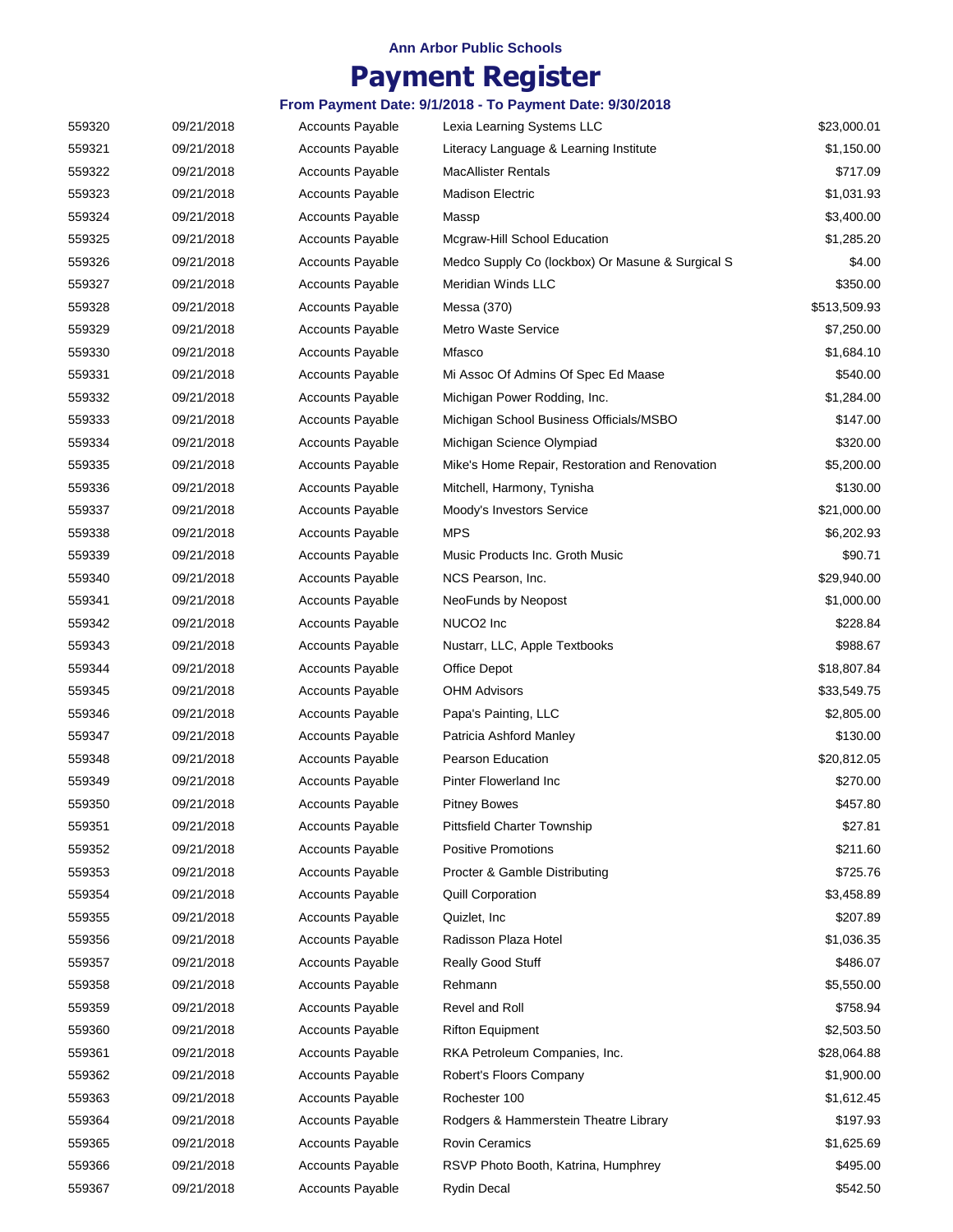# **Payment Register**

| 559368 | 09/21/2018 | <b>Accounts Payable</b> | S/P 2                                             | \$498.00    |
|--------|------------|-------------------------|---------------------------------------------------|-------------|
| 559369 | 09/21/2018 | <b>Accounts Payable</b> | Safety and Health Education                       | \$230.00    |
| 559370 | 09/21/2018 | <b>Accounts Payable</b> | Scholastic Inc                                    | \$1,565.52  |
| 559371 | 09/21/2018 | <b>Accounts Payable</b> | School Health Corporation                         | \$393.25    |
| 559372 | 09/21/2018 | <b>Accounts Payable</b> | <b>School Mate</b>                                | \$436.00    |
| 559373 | 09/21/2018 | <b>Accounts Payable</b> | School Specialty Inc*                             | \$8,377.46  |
| 559374 | 09/21/2018 | <b>Accounts Payable</b> | Schoolpictures.com                                | \$3,507.48  |
| 559375 | 09/21/2018 | <b>Accounts Payable</b> | Service Sports, Inc.                              | \$765.25    |
| 559376 | 09/21/2018 | <b>Accounts Payable</b> | Shamrock Floor Inc                                | \$63,932.95 |
| 559377 | 09/21/2018 | <b>Accounts Payable</b> | Simone Danyiell Lightfoot                         | \$130.00    |
| 559378 | 09/21/2018 | <b>Accounts Payable</b> | Southeastern Conference                           | \$3,700.00  |
| 559379 | 09/21/2018 | <b>Accounts Payable</b> | Sports Warehouse Tennis Warehouse                 | \$799.80    |
| 559380 | 09/21/2018 | <b>Accounts Payable</b> | <b>Stadium Trophy</b>                             | \$612.41    |
| 559381 | 09/21/2018 | <b>Accounts Payable</b> | Staples Advantage                                 | \$1,350.24  |
| 559382 | 09/21/2018 | <b>Accounts Payable</b> | Stevens Disposal & Recycling Services Inc         | \$85.00     |
| 559383 | 09/21/2018 | <b>Accounts Payable</b> | Stone & Dirt                                      | \$11,400.00 |
| 559384 | 09/21/2018 | <b>Accounts Payable</b> | <b>Superior Text</b>                              | \$925.60    |
| 559385 | 09/21/2018 | <b>Accounts Payable</b> | <b>Susan Eunice Baskett</b>                       | \$130.00    |
| 559386 | 09/21/2018 | <b>Accounts Payable</b> | TAKKT America Holding, Inc.                       | \$673.00    |
| 559387 | 09/21/2018 | <b>Accounts Payable</b> | Teletech, Inc.                                    | \$641.50    |
| 559388 | 09/21/2018 | <b>Accounts Payable</b> | The Boomerang Project                             | \$250.00    |
|        |            |                         | The Hanover Research Council, LLC                 |             |
| 559389 | 09/21/2018 | <b>Accounts Payable</b> |                                                   | \$235.20    |
| 559390 | 09/21/2018 | <b>Accounts Payable</b> | The Origins Program                               | \$17,341.93 |
| 559391 | 09/21/2018 | <b>Accounts Payable</b> | The Sherwin-Williams Company                      | \$842.17    |
| 559392 | 09/21/2018 | <b>Accounts Payable</b> | Therapy Shoppe Inc.                               | \$512.26    |
| 559393 | 09/21/2018 | <b>Accounts Payable</b> | Think Social Publishing, Inc Social Thinking Publ | \$351.80    |
| 559394 | 09/21/2018 | <b>Accounts Payable</b> | Total Armored Car Service, Inc.                   | \$76.88     |
| 559395 | 09/21/2018 | <b>Accounts Payable</b> | Town & Country Pools                              | \$561.00    |
| 559396 | 09/21/2018 | <b>Accounts Payable</b> | <b>Underground Printing</b>                       | \$6,331.34  |
| 559397 | 09/21/2018 | <b>Accounts Payable</b> | Unit Packaging                                    | \$5,534.94  |
| 559398 | 09/21/2018 | <b>Accounts Payable</b> | Unum Life Insurance Company Of America            | \$3,567.70  |
| 559399 | 09/21/2018 | <b>Accounts Payable</b> | Unum Long/Short Term Insurance Company Of America | \$11,426.47 |
| 559400 | 09/21/2018 | <b>Accounts Payable</b> | US Foods, Inc.                                    | \$1,304.18  |
| 559401 | 09/21/2018 | <b>Accounts Payable</b> | US Games                                          | \$1,075.12  |
| 559402 | 09/21/2018 | <b>Accounts Payable</b> | Veres Environmental Graphics and Signs            | \$14,317.00 |
| 559403 | 09/21/2018 | <b>Accounts Payable</b> | Video And Internet Stuff, Llc                     | \$2,646.25  |
| 559404 | 09/21/2018 | <b>Accounts Payable</b> | W.J. O'Neil Company                               | \$33,253.50 |
| 559405 | 09/21/2018 | <b>Accounts Payable</b> | Walsworth Publishing Company                      | \$7,780.79  |
| 559406 | 09/21/2018 | <b>Accounts Payable</b> | Ward's Natural Science Est.llc                    | \$381.57    |
| 559407 | 09/21/2018 | <b>Accounts Payable</b> | Warren Wheeler, CPSI, LLC                         | \$4,125.00  |
| 559408 | 09/21/2018 | <b>Accounts Payable</b> | Washtenaw Area Council For Children               | \$70.00     |
| 559409 | 09/21/2018 | <b>Accounts Payable</b> | <b>Washtenaw Communications</b>                   | \$1,290.00  |
| 559410 | 09/21/2018 | <b>Accounts Payable</b> | Washtenaw Community College Financial Services    | \$1,662.96  |
| 559411 | 09/21/2018 | <b>Accounts Payable</b> | Washtenaw County Treasurer Office                 | \$5,846.11  |
| 559412 | 09/21/2018 | <b>Accounts Payable</b> | Washtenaw Glass Co.                               | \$1,684.80  |
| 559413 | 09/21/2018 | <b>Accounts Payable</b> | Washtenaw Intermediate School District            | \$69.00     |
| 559414 | 09/21/2018 | <b>Accounts Payable</b> | Washtenaw News Company                            | \$219.60    |
| 559415 | 09/21/2018 | Accounts Payable        | Waste Management                                  | \$990.00    |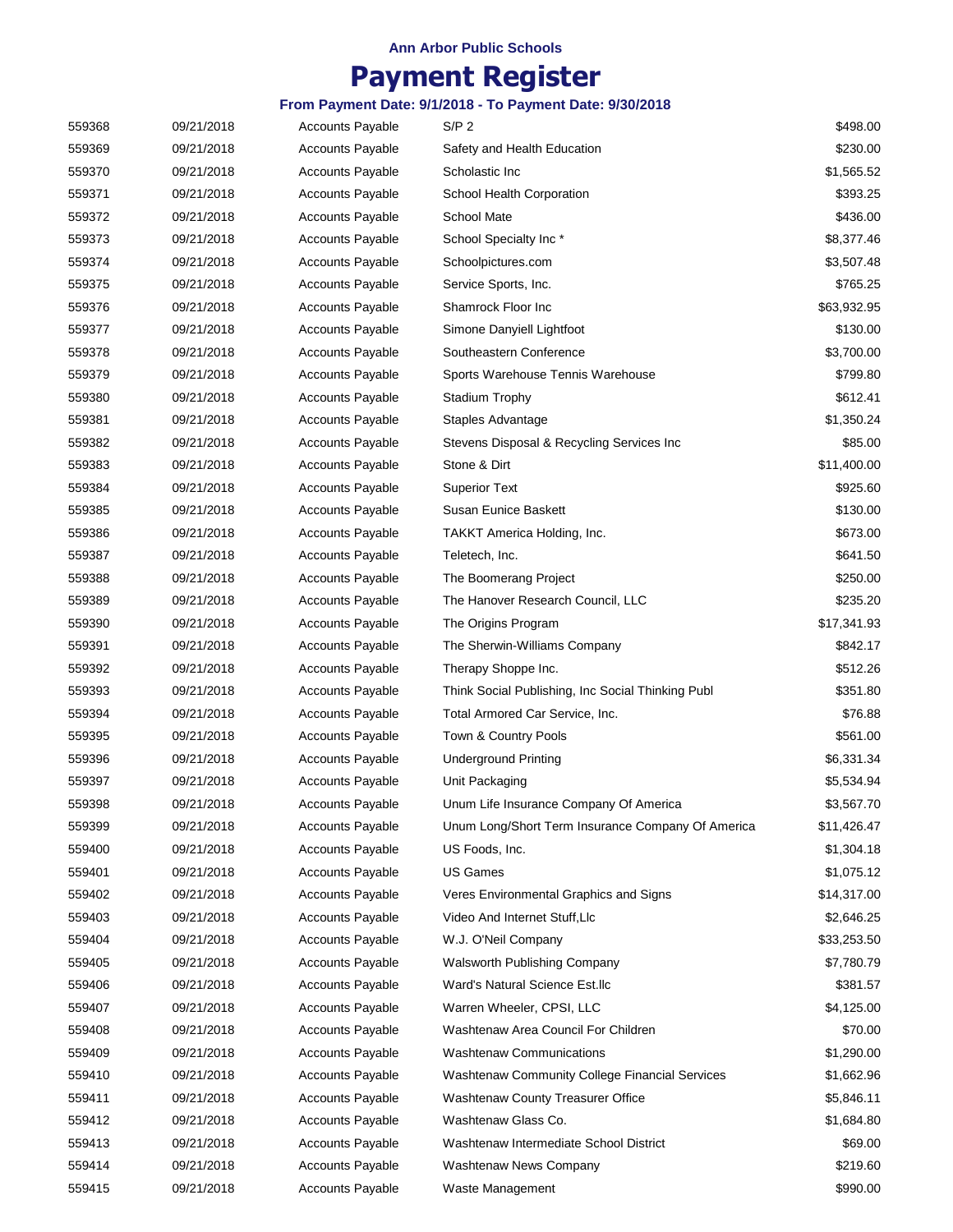# **Payment Register**

| 559416 | 09/21/2018 | <b>Accounts Payable</b> | WeatherTech Consulting Group, Inc.         | \$49,055.44 |
|--------|------------|-------------------------|--------------------------------------------|-------------|
| 559417 | 09/21/2018 | <b>Accounts Payable</b> | West Music Company Inc                     | \$200.00    |
| 559418 | 09/21/2018 | <b>Accounts Payable</b> | Western Michigan University                | \$1,150.00  |
| 559419 | 09/21/2018 | <b>Accounts Payable</b> | Kapnick Insurance Group                    | \$9,052.14  |
| 559420 | 09/21/2018 | <b>Accounts Payable</b> | Kapnick Insurance Group                    | \$7,734.72  |
| 559422 | 09/21/2018 | <b>Accounts Payable</b> | CHEUNG, GINA                               | \$142.95    |
| 559423 | 09/21/2018 | <b>Accounts Payable</b> | Lucky, Najean                              | \$50.00     |
| 559424 | 09/21/2018 | <b>Accounts Payable</b> | Mackie, Mariko                             | \$68.50     |
| 559425 | 09/21/2018 | <b>Accounts Payable</b> | Yaeger, Gloria                             | \$24.50     |
| 559426 | 09/21/2018 | Accounts Payable        | ZHONG, LI                                  | \$132.20    |
| 559427 | 09/21/2018 | <b>Accounts Payable</b> | A2A Plus Tutoring LLC                      | \$2,663.91  |
| 559428 | 09/21/2018 | <b>Accounts Payable</b> | Adams Street Publishing Co.                | \$465.00    |
| 559429 | 09/21/2018 | <b>Accounts Payable</b> | <b>AM Services</b>                         | \$4,895.00  |
| 559430 | 09/21/2018 | <b>Accounts Payable</b> | Apple Computer Inc                         | \$51,602.50 |
| 559431 | 09/21/2018 | <b>Accounts Payable</b> | AppleCrossing.com LLC                      | \$564.00    |
| 559432 | 09/21/2018 | <b>Accounts Payable</b> | <b>ARC Document Solutions LLC</b>          | \$57.39     |
| 559433 | 09/21/2018 | <b>Accounts Payable</b> | AT&T                                       | \$69.94     |
| 559434 | 09/21/2018 | <b>Accounts Payable</b> | <b>CDW Government LLC</b>                  | \$11,648.80 |
| 559435 | 09/21/2018 | <b>Accounts Payable</b> | Cellco Partnership Dba Verizon Wireless    | \$13,575.20 |
| 559436 | 09/21/2018 | <b>Accounts Payable</b> | Central Michigan Paper (cmp)               | \$70.83     |
| 559437 | 09/21/2018 | <b>Accounts Payable</b> | City Of Ann Arbor Treasurer                | \$2,610.00  |
| 559438 | 09/21/2018 | <b>Accounts Payable</b> | Clear Rate Communications, Inc.            | \$7,237.63  |
| 559439 | 09/21/2018 | <b>Accounts Payable</b> | Discovery Education, Inc.                  | \$1,920.00  |
| 559440 | 09/21/2018 | <b>Accounts Payable</b> | <b>Federal Express Corporation</b>         | \$65.85     |
| 559441 | 09/21/2018 | <b>Accounts Payable</b> | Fiber Link Inc.                            | \$19,687.59 |
| 559442 | 09/21/2018 | <b>Accounts Payable</b> | Follett School Solutions, Inc.             | \$3,025.94  |
| 559443 | 09/21/2018 | <b>Accounts Payable</b> | Gordon Food Service                        | \$1,572.23  |
| 559444 | 09/21/2018 | <b>Accounts Payable</b> | Interior Systems Contract Group Inc.       | \$9,178.54  |
| 559445 | 09/21/2018 | Accounts Payable        | Konica Minolta Business Solutions          | \$1,500.00  |
| 559446 | 09/21/2018 | <b>Accounts Payable</b> | Lynda Gronlund                             | \$156.40    |
| 559447 | 09/21/2018 | <b>Accounts Payable</b> | MMI-CPR School Tech Repair, LLC            | \$1,687.00  |
| 559448 | 09/21/2018 | <b>Accounts Payable</b> | <b>Musical Resources</b>                   | \$846.37    |
| 559449 | 09/21/2018 | <b>Accounts Payable</b> | <b>Nystrom Education</b>                   | \$84,744.75 |
| 559450 | 09/21/2018 | <b>Accounts Payable</b> | Office Depot                               | \$839.15    |
| 559451 | 09/21/2018 | <b>Accounts Payable</b> | Orangehouse Educational Consulting LLC     | \$3,500.00  |
| 559452 | 09/21/2018 | <b>Accounts Payable</b> | Presidio Infrastructure Solutions LLC      | \$10,860.00 |
| 559453 | 09/21/2018 | <b>Accounts Payable</b> | Project Lead The Way, Inc.                 | \$24,930.00 |
| 559454 | 09/21/2018 | <b>Accounts Payable</b> | Quench USA Inc.                            | \$79.90     |
| 559455 | 09/21/2018 | <b>Accounts Payable</b> | Rightsize Facility Performance of IL, LLP  | \$4,427.00  |
| 559456 | 09/21/2018 | <b>Accounts Payable</b> | Runyan Pottery Supply Clio Industrial Park | \$2,445.26  |
| 559457 | 09/21/2018 | <b>Accounts Payable</b> | School Specialty Inc*                      | \$847.92    |
| 559458 | 09/21/2018 | <b>Accounts Payable</b> | Sehi Computer Products, Inc.               | \$16,494.25 |
| 559459 | 09/21/2018 | <b>Accounts Payable</b> | Sentinel Technologies Inc                  | \$21,734.50 |
| 559460 | 09/21/2018 | <b>Accounts Payable</b> | SP Designs & Manufacturing Inc.            | \$433.40    |
| 559461 | 09/21/2018 | <b>Accounts Payable</b> | Standard for Success, LLC                  | \$30,738.75 |
| 559462 | 09/21/2018 | <b>Accounts Payable</b> | Staples Advantage                          | \$119.71    |
| 559463 | 09/21/2018 | <b>Accounts Payable</b> | Stoneware, Inc.                            | \$462.00    |
| 559464 | 09/21/2018 | <b>Accounts Payable</b> | The DataCom Group, Inc.                    | \$20,067.50 |
|        |            |                         |                                            |             |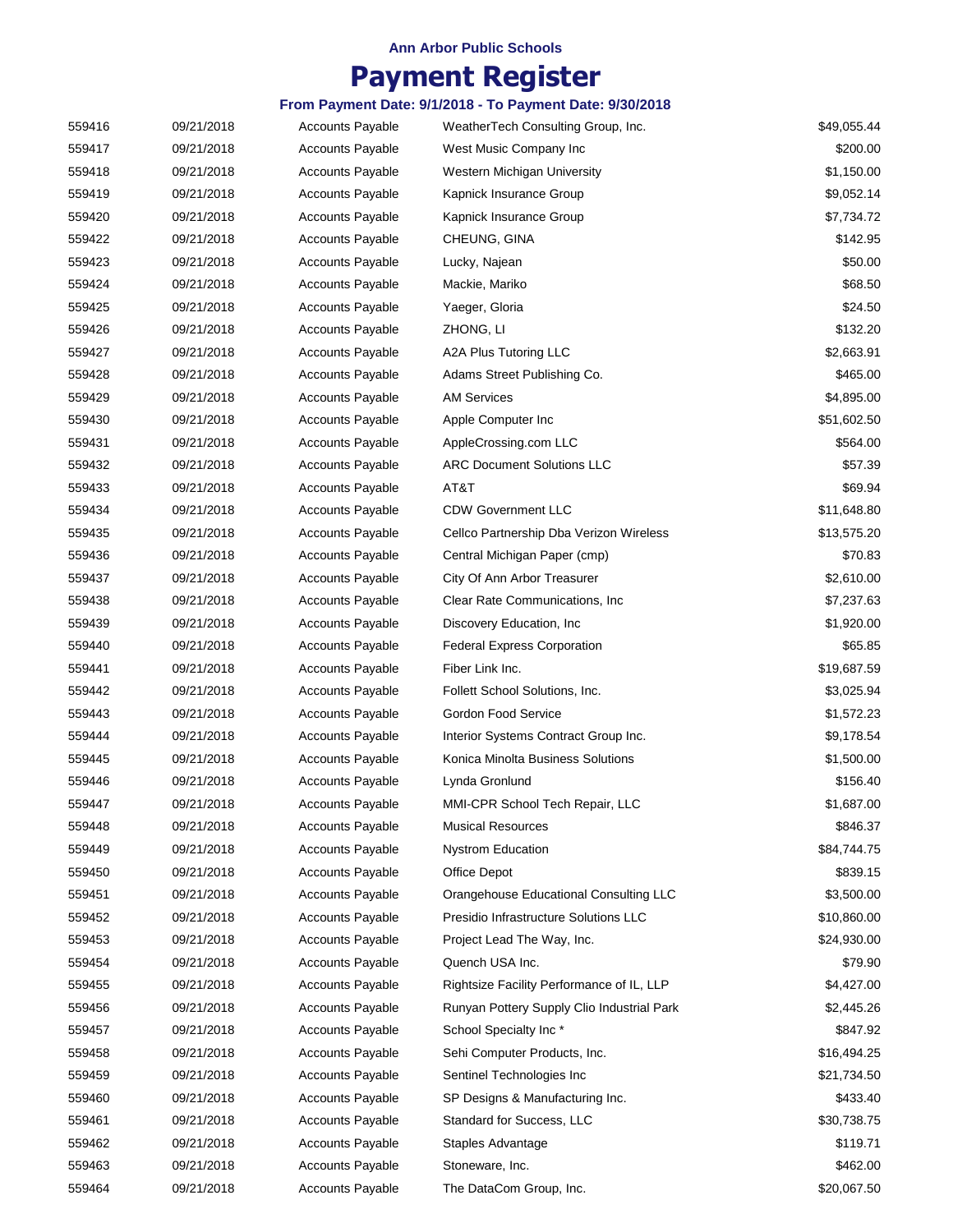# **Payment Register**

| 559465                    | 09/21/2018 | <b>Accounts Payable</b> | <b>Underground Printing</b>                       | \$497.94       |
|---------------------------|------------|-------------------------|---------------------------------------------------|----------------|
| 559466                    | 09/21/2018 | <b>Accounts Payable</b> | Vex Robotics, Inc.                                | \$3,267.42     |
| 559467                    | 09/21/2018 | <b>Accounts Payable</b> | West Interactive Services Corporation             | \$26,830.50    |
| 559468                    | 09/21/2018 | <b>Accounts Payable</b> | Windstream                                        | \$1,445.03     |
| 559469                    | 09/21/2018 | <b>Accounts Payable</b> | <b>Wolverine Sports Supply</b>                    | \$92.50        |
| 559470                    | 09/21/2018 | <b>Accounts Payable</b> | Zion Evangelical Lutheran Church of Ann Arbor     | \$280.00       |
| 559471                    | 09/21/2018 | <b>Accounts Payable</b> | Brown, Lauren                                     | \$60.00        |
| 559472                    | 09/21/2018 | <b>Accounts Payable</b> | Heidt, Larry                                      | \$45.00        |
| 559473                    | 09/21/2018 | <b>Accounts Payable</b> | Kunisaki, Karen                                   | \$234.00       |
| 559474                    | 09/21/2018 | <b>Accounts Payable</b> | Obi, Augustina                                    | \$250.00       |
| 559475                    | 09/21/2018 | <b>Accounts Payable</b> | Pesch, Megan                                      | \$99.00        |
| 559476                    | 09/27/2018 | <b>Accounts Payable</b> | Asset Acceptance LLC                              | \$206.45       |
| 559477                    | 09/27/2018 | <b>Accounts Payable</b> | Berndt & Associates, P.C.                         | \$124.65       |
| 559478                    | 09/27/2018 | <b>Accounts Payable</b> | BWB Reasonable and Reliable Transportation LLC    | \$7,181.50     |
| 559479                    | 09/27/2018 | <b>Accounts Payable</b> | Care Transport Inc.                               | \$1,320.00     |
| 559480                    | 09/27/2018 | <b>Accounts Payable</b> | Gatestone & Co. International Inc.                | \$173.54       |
| 559481                    | 09/27/2018 | <b>Accounts Payable</b> | Guarneri House LLC                                | \$118,116.00   |
| 559483                    | 09/27/2018 | <b>Accounts Payable</b> | Michigan Education Association (MEA)              | \$318.23       |
| 559484                    | 09/27/2018 | <b>Accounts Payable</b> | Michigan Guaranty Agency                          | \$34.99        |
| 559485                    | 09/27/2018 | <b>Accounts Payable</b> | <b>Pioneer Credit Recovery</b>                    | \$313.76       |
| 559486                    | 09/27/2018 | <b>Accounts Payable</b> | Timothy E. Baxter or Darryl Hayes (P28045))       | \$274.98       |
| 559487                    | 09/27/2018 | <b>Accounts Payable</b> | U.S. Department of Education or Daniel L. Cobello | \$91.55        |
| 559488                    | 09/27/2018 | <b>Accounts Payable</b> | University Of Michigan Credit Union               | \$50.00        |
| 559489                    | 09/27/2018 | <b>Accounts Payable</b> | US Department Of Education                        | \$313.76       |
| 559490                    | 09/27/2018 | <b>Accounts Payable</b> | US Department Of Education                        | \$356.99       |
| 559491                    | 09/27/2018 | <b>Accounts Payable</b> | US Dept Of Education                              | \$96.12        |
| 559492                    | 09/27/2018 | <b>Accounts Payable</b> | Weber & Olcese, PLC                               | \$491.07       |
| 559493                    | 09/27/2018 | <b>Accounts Payable</b> | Chapter 13 Trustee                                | \$732.55       |
| 559494                    | 09/27/2018 | <b>Accounts Payable</b> | Kapnick Insurance Group                           | \$9,052.14     |
| 559495                    | 09/27/2018 | <b>Accounts Payable</b> | Kapnick Insurance Group                           | \$7,887.72     |
| 559496                    | 09/27/2018 | <b>Accounts Payable</b> | Michigan Guaranty Agency                          | \$206.93       |
| 559497                    | 09/27/2018 | <b>Accounts Payable</b> | Michigan State Disbursement Unit                  | \$3,851.71     |
| 559498                    | 09/27/2018 | <b>Accounts Payable</b> | Office Of The Chapter 13 Trustee                  | \$267.33       |
| 559499                    | 09/27/2018 | <b>Accounts Payable</b> | US Department Of Education                        | \$85.37        |
| 559500                    | 09/27/2018 | <b>Accounts Payable</b> | US Department Of Education                        | \$101.46       |
| 559501                    | 09/27/2018 | <b>Accounts Payable</b> | US Dept Of Education                              | \$228.82       |
| 559502                    | 09/27/2018 | <b>Accounts Payable</b> | Washington State Support Registry                 | \$230.76       |
| <b>Type Check Totals:</b> |            | 467 Transactions        |                                                   | \$6,473,203.87 |
| <u>EFT</u>                |            |                         |                                                   |                |
| 222435                    | 09/21/2018 | <b>Accounts Payable</b> | <b>PCMI</b>                                       | \$148,648.20   |
| 222436                    | 09/25/2018 | Accounts Payable        | AAPS MasterCard (Finance Dept Use Only)           | \$129,231.62   |
| 228004                    | 09/28/2018 | <b>Accounts Payable</b> | AAPS MasterCard (Finance Dept Use Only)           | \$189,783.57   |
| Type EFT Totals:          |            | 3 Transactions          |                                                   | \$467,663.39   |

| <b>Status</b> | Count | <b>Transaction Amount Reconciled Amount</b> |                |
|---------------|-------|---------------------------------------------|----------------|
| Open          |       | \$35,384.86                                 | \$0.00         |
| Reconciled    | 461   | \$6.437.819.01                              | \$6.437.819.01 |
| Stopped       |       | \$0.00                                      | \$0.00         |